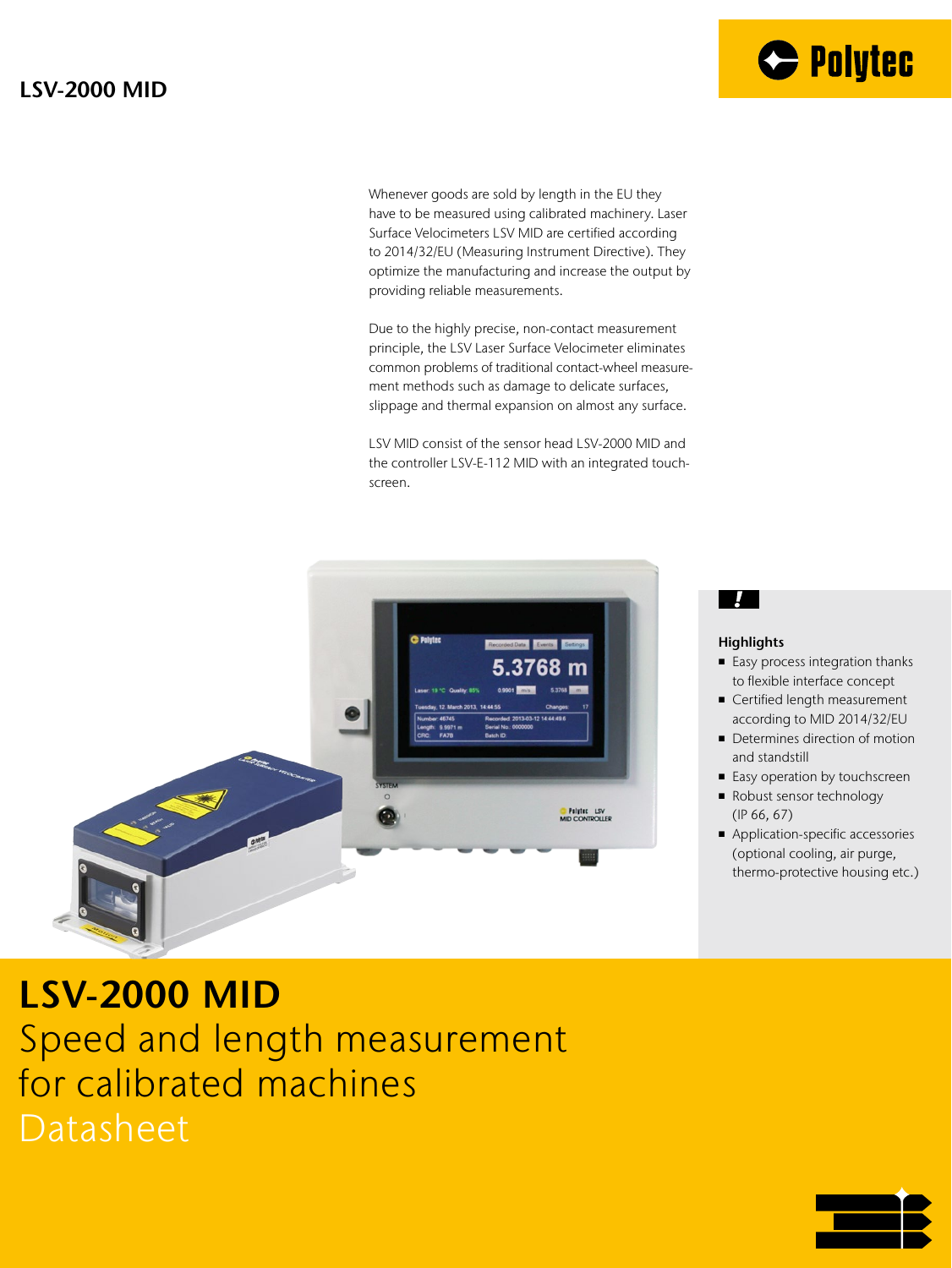## Technical data

#### **Metrological Specifications**

| Nominal working distance [mm]           | 300                                                  | 500                                                                                           | 700 | 1000 | 1500 |
|-----------------------------------------|------------------------------------------------------|-----------------------------------------------------------------------------------------------|-----|------|------|
| Depth-of-field [mm]                     | ±60                                                  | ±60                                                                                           | ±70 | ±70  | ±70  |
| Speed range                             |                                                      | $-30000+3000$ m/min                                                                           |     |      |      |
| Max. Acceleration $\lceil m/s^2 \rceil$ | 300                                                  |                                                                                               |     |      |      |
| Measurement units                       |                                                      | mm/s, m/min or m (selectable)                                                                 |     |      |      |
| Accuracy                                | $\leq$ 0.05 % of reading $\frac{1}{2}$               |                                                                                               |     |      |      |
| Repeatability                           |                                                      | $\leq$ 0.02 % of reading $\frac{1}{2}$                                                        |     |      |      |
| Measurement modes                       |                                                      | External Trigger, Cut Mode, Material Detect                                                   |     |      |      |
| Interfaces                              | <b>Fthernet</b><br><b>Encoder</b><br>24 V Status-I/O |                                                                                               |     |      |      |
| Controller                              | resolution $800 \times 400$                          | Panel-PC with 7"-Touchscreen<br>■ integrated in terminal box<br>display of measurement values |     |      |      |
| Data storage period                     | MID 2014/32/EU                                       | min. 90 days according to requirement                                                         |     |      |      |

<sup>1</sup> Under controlled conditions

| <b>Optics Specifications</b> |                                  |                                                                                    |
|------------------------------|----------------------------------|------------------------------------------------------------------------------------|
| Wavelength                   | 650  700 nm (visible laser beam) |                                                                                    |
| Laser power                  | max. 25 mW                       |                                                                                    |
| Laser class                  | 3B                               |                                                                                    |
| Beam cross section           | $2 \times 4$ mm                  | Warning - Laser F<br>Avoid exposure to<br>Class 3B Laser<br>According to IEC/EN 60 |

Laser Aperture

Warning - Class 3B laser<br>radiation when open.<br>Woid exposure to the bean

| <b>General Specifications</b>      | <b>Sensor Head</b>                                 | Controller                            |  |
|------------------------------------|----------------------------------------------------|---------------------------------------|--|
| Dimensions $(L \times W \times H)$ | 300 x 120 x 110 mm<br>(see drawing 1)              | 434 x 300 x 195 mm<br>(see drawing 2) |  |
| Weight                             | 4.3 kg                                             | 7.4 kg                                |  |
| Power consumption                  | 24 V DC / max. 15 W.<br>Power supply by controller | 100  240 VAC, +/- 10 %                |  |
| Operating temperature              | 0  40°C acc. to 2014/32/EU (MID)                   |                                       |  |
| Relative humidity                  | max. 80 %, non-condensing                          |                                       |  |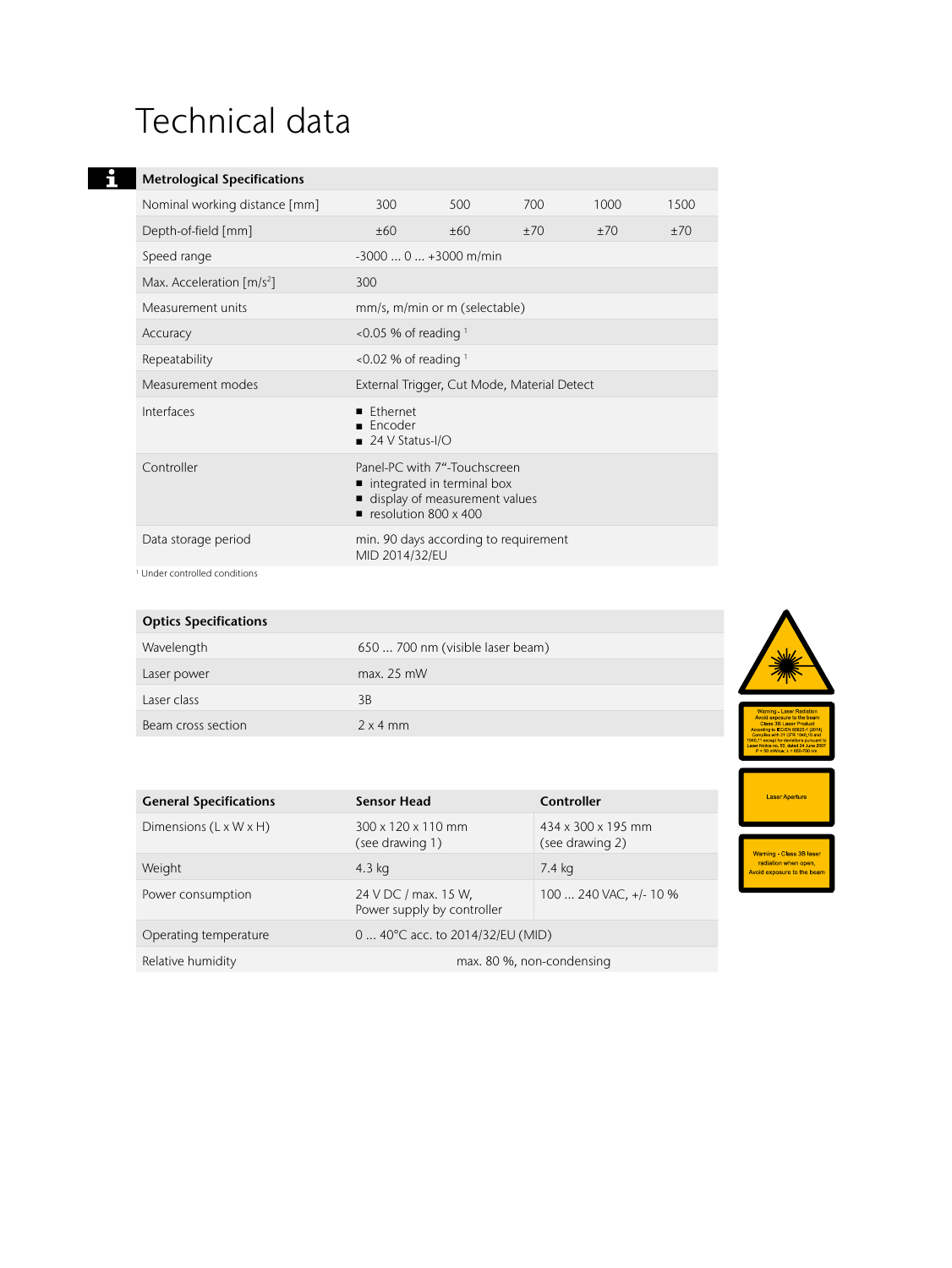| <b>Compliance with Standards</b> | <b>Sensor Head</b>                                        | Controller                                      |  |
|----------------------------------|-----------------------------------------------------------|-------------------------------------------------|--|
| Protection class                 | IP66 and IP67<br>(according to EN 60529)                  | IP <sub>65</sub><br>(according to DIN EN 60529) |  |
| Mechanical shock reliability     | 10g according to<br>EN 60068-2-29 (IEC 68-2-29)           |                                                 |  |
| Vibration reliability            | according to EN 60068-2-6<br>$(IEC 68-2-6)$               | $\overline{\phantom{a}}$                        |  |
|                                  |                                                           |                                                 |  |
| <b>MID Conformity</b>            |                                                           |                                                 |  |
| Accuracy class                   | $\parallel$ , $\parallel$ , $\parallel$                   |                                                 |  |
| Tolerance                        | ±0.125%                                                   |                                                 |  |
| Min. length                      | 0.4 m<br>0.1 m (at reduced speed range $-7500+750$ m/min) |                                                 |  |
| Max. length                      | 100,000 m                                                 |                                                 |  |
| Certification                    | 2014/32/EU                                                |                                                 |  |

### Accessories



#### **Air wipe with quick-exchange window**

A front-mounted, aerodynamically optimized air wipe unit keeps the sensor's optical window free of dust and steam. For cleaning or replacement, the quick release window can be easily exchanged.



# 

#### **Mounting platform**

The 3-axis adjustable mounting platform simplifies the precise alignment of the LSV sensor in relation to the measurement object. When mounting the LSV in a cooling housing, a suitable mounting platform is available.

#### **Cooling plate**

The cooling plate keeps the sensor in its operational temperature range, even under hot ambient conditions.

#### **Further accessories**

Thermo-protective housing, air-amplifier, measurement frame installation kit, beam protective sleeve, cable protection, air preparation unit